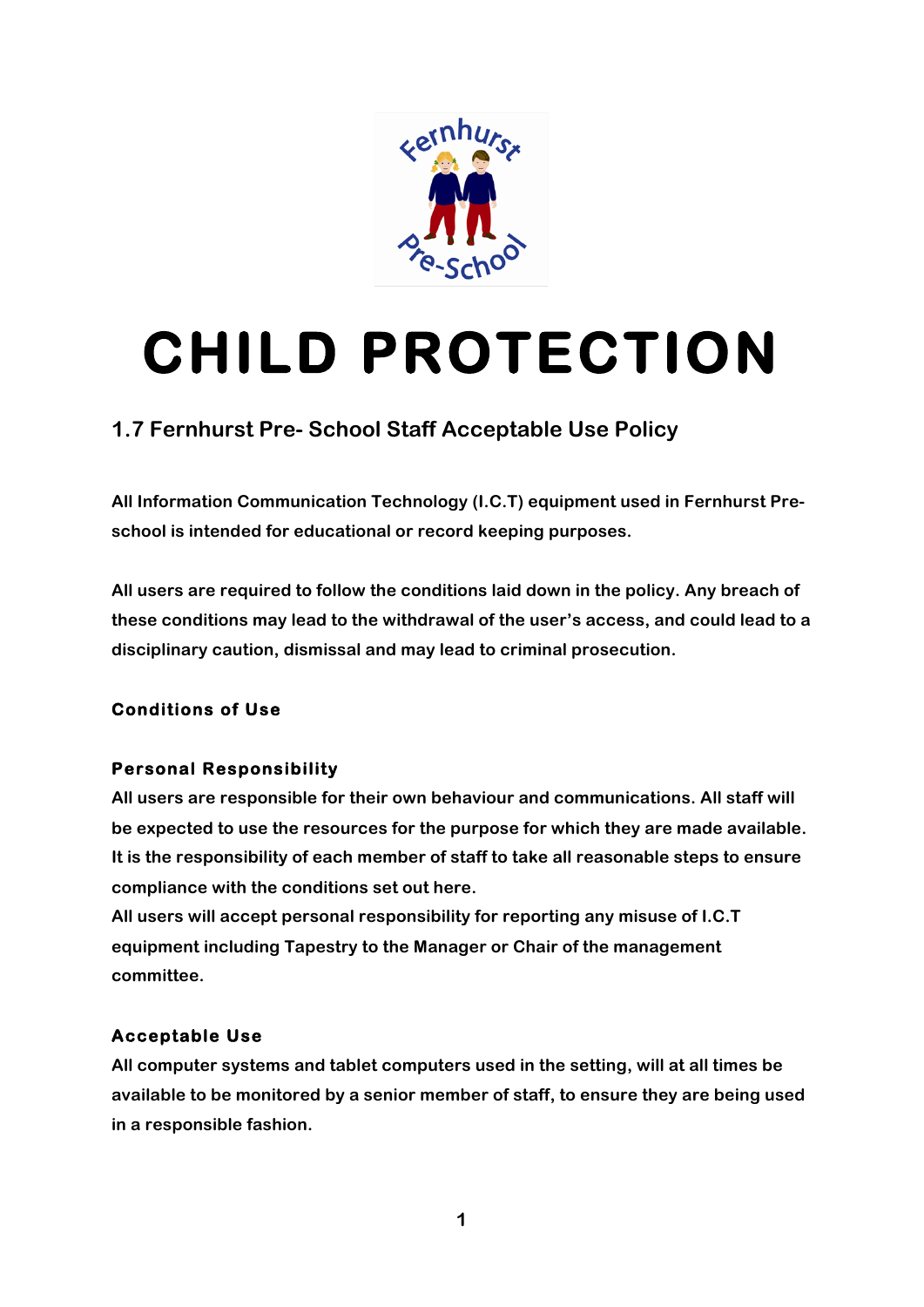**Below is a set of rules for use of I.C.T equipment used within the setting and social media sites, that must be complied with, this is not an exhaustive list.**

- **1. I will not create, transmit, display or publish any material that is likely to : harass, cause offence, inconvenience or needless anxiety to any person, or bring Fernhurst Pre-school into disrepute.**
- **2. I will use appropriate language. I will remember that I am a representative of the Pre-school on a global public system. Illegal activities of any kind are strictly forbidden.**
- **3. I will not use language that could be calculated to incite hatred against any ethnic, religious or minority group.**
- **4. I understand that staff under reasonable suspicions of misuse in terms of time, activity or content can have their usage monitored and will be placed under investigation.**
- **5. I will not reveal any personal information e.g. home address, telephone number, social networking details of others to any unauthorised person.**
- **6. I will ensure that my individual log in credentials including passwords are not shared or used by anyone other than myself.**
- **7. I will ensure I have logged out of any website or profile after my session has ended.**
- **8. If I use a computer or tablet that is already logged in with someone else's name, I will not continue using the machine.**
- **9. I will not use personal digital cameras or camera phones during the Preschool session, and that these will be kept in the office and only used when the children are not present.**
- **10. Tablet computers used by individual staff who have purchased them to use Tapestry at Pre-school will make them available at all times for inspection by the Manager.**
- **11. I will not attempt to visit websites that might be considered inappropriate or illegal.**
- **12. I will consider carefully who have access to my social media pages, especially with those connected with my professional duties, such as school parents. I will ensure that any private social networking sites or blogs etc. that I create or contribute to are not confused with my professional role in any way.**